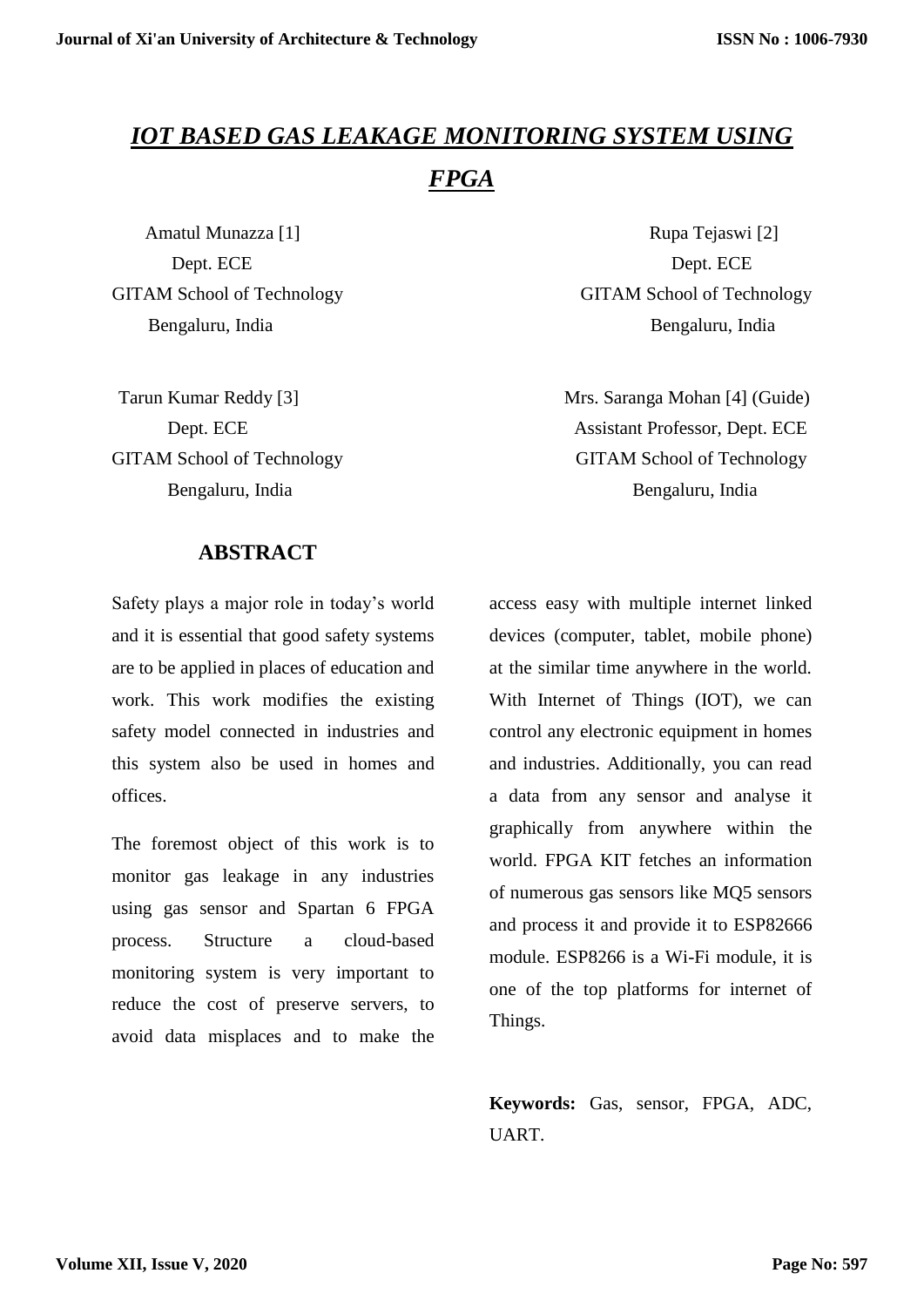## **I. Introduction**

The internet of Things is a developing topic of technical, social, and economic significance.

Consumer products, hard-wearing goods, cars and trucks, industrial and utility Components, sensors, and additional everyday objects are being united with Internet connectivity and powerful data analytic competences that promise to transform the method we work and all other routines as well.

The Internet of Things (IOT) is a significant topic in technology industry, policy, and engineering circles and has become front-page news in both the specially press and the popular media. This technology is embodied in a wide spectrum of networked products, systems and sensors, which take the advantages of development in computing power, electronics miniaturization, and network interconnection to offer new abilities not previously possible.

An abundance of conferences, reports, and news articles discuss and debate the prospective impact of the "IoT revolution" from new market opportunities and business models to concern about security, privacy, and technical interoperability.

IoT technologies offer the possibility to transform agriculture, industry and energy production and distribution by increasing the availability of information along the value chain of production using networked sensors.

Here, we can read gas leakage industries at a time we can measure and upload it to a ThingSpeak cloud using FPGA and ESP8266- module. FPGA KIT fetches a data of different gas sensors like MQ5 sensors and process it and give it to an ESP82666 module. ESP8266 is a Wi-Fi module, it is one of the leading platforms for internet of Things, which transfers data to IOT cloud.

## **II. Literature Review**

In the year 2019 a paper: "Gas Leakage Detection Based on IOT" [1] put forth a new planned system which is microcontroller-based application of gas booking and gas detection systems using IOT. The sensor used in this model can sense and detect the leakage of the gas, and the user receives notification regarding to remaining percentage of gas in the cylinder as well certain action can be taken to pre-book the new cylinder without any barrier. This unit can be simply combined with an alarm unit, or a visual indication of the LPG awareness for further benefits.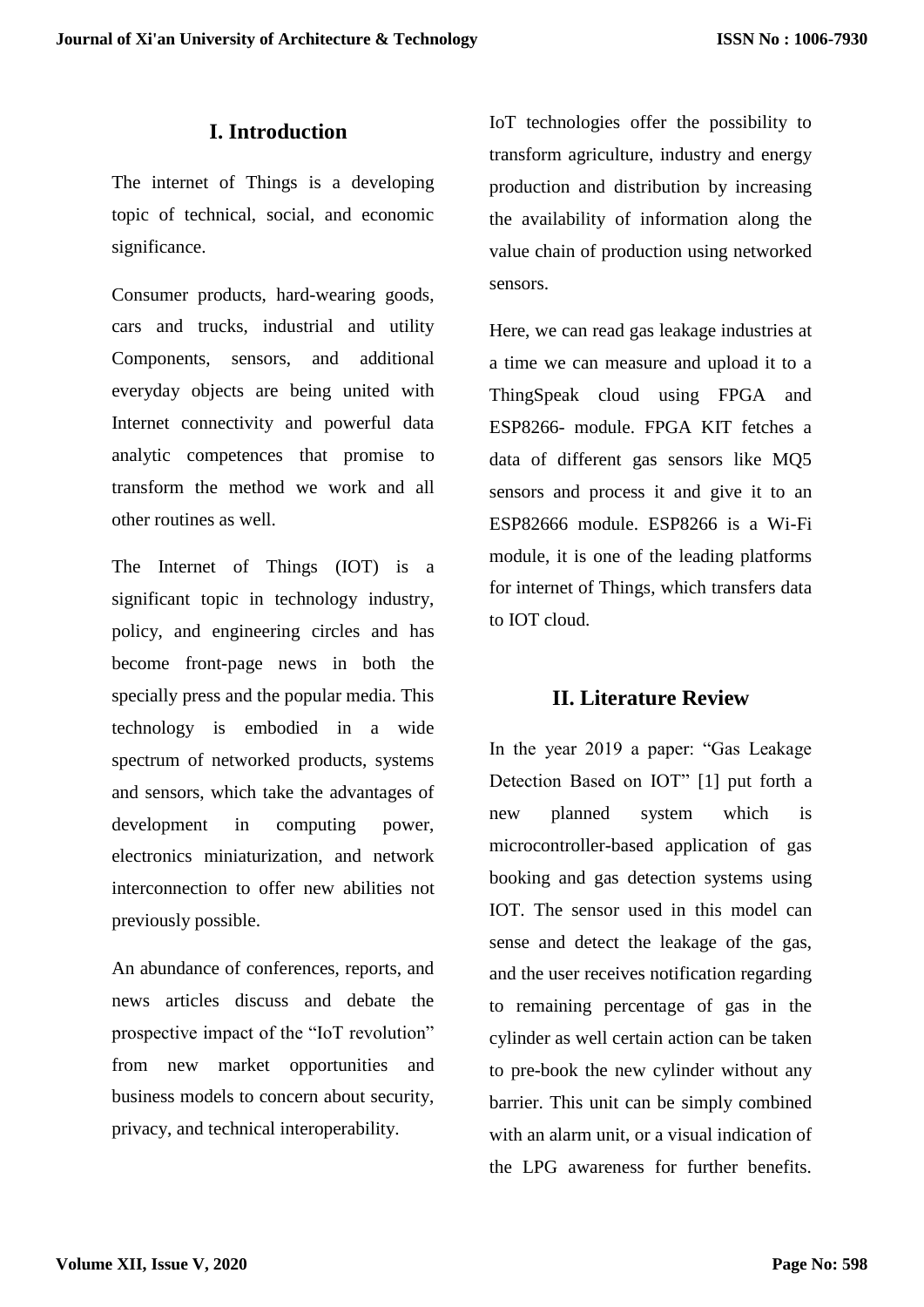This planned system can be beneficial in marketing sectors like hotels, shop etc. The main purpose of this work is to ensure safe and easier way of gas booking and gas leakage detection to avoid disasters that may occur due to carelessness.

In the year 2013 a paper: "GSM based gas leakage detection system" [2] described a new method for gas leakage detection system at a low concentration. The leakage is sensed with the help of MQ-6 gas sensor. Sensor sends a signal to microcontroller. In the following step microcontroller sends an active signal to additional externally connected devices. Multiple SMS can be sent by altering programming GSM module. To change the SIM card, we have to make variations in program.

In the year 2018 a paper: "Internet of Things (IoT) based gas leakage monitoring and alerting system with MO6 sensor" [3] focuses on gas leakage and monitoring system was shown by functioning the Raspberry pi3 model attached with embedded system with required input and output gas level with aid of gas sensors. This result in a more efficient in operation because it is connected to a common free IoT based web page specially built to notify or email the responsible authority automatically so reduces the stress of constant monitoring. The choice of using a real time gas leakage monitoring and detecting the output levels of has been clearly detected by the of this system.

In the year 2019, "An IoT based LPG Leakage Sensing and Alerting System" [4] the paper focus on framework produced utilizing the Raspberry Pi 3. Raspberry Pi may be digital computer which might create and adjusted completely different ways it permits us to run different projects and moreover bolster distinctive peripherals that are to ways in which it permits us to run different projects and moreover bolsters numerous peripherals which are to be utilized in our framework MQ6 sensors are introduced on the point of the LPG Supply to acknowledge the spillage of gas, Once the button edge is achieved it will send an alarm message to power versatile, The message is send to Email. LED is warned while gas spillage takes places. The sound sign is associated with the framework. This data is kept in a webpage utilizing it. The whole working on the framework can be accomplished by executing a python code and by introducing the required sensor libraries.

In the year 2016, "FPGA-GSM based gas leakage Detection System" [5] focus on, detecting gas concentrations anywhere from 200 to 10000 ppm and has fast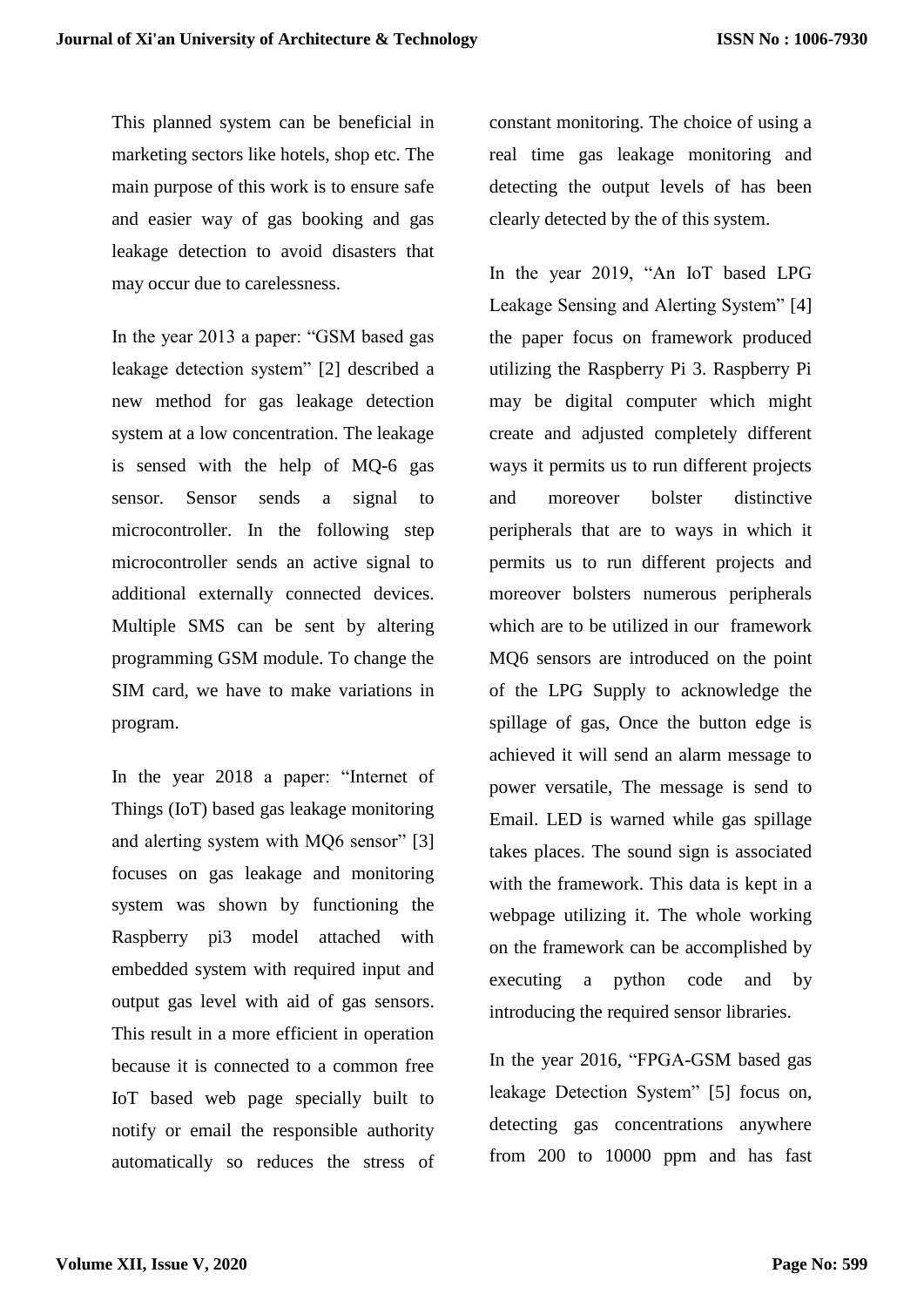response time. In FPGA, the data from ADC is measured and compared with a threshold. If a leakage is sensed, a decision is made to initiate a call by reading the mobile number stored in a memory and transfer it to the GSM module. A universal Asynchronous Receiver/Transmitter (UART) is used as an interface between the FPGA and GSM module for sending the data.

#### **III. METHODOLOGY**

| <b>REQUIREMENTS</b> |
|---------------------|
|                     |
| ANALYSIS            |
|                     |
| DESIGN              |
|                     |
| CODING              |
|                     |
| <b>TESTING</b>      |
|                     |
| <b>PRESENTING</b>   |

#### **IV. System Overview**

An overview of the gas leakage detection system is shown in fig 5.1. It consists of 2 sensors, Analog to Digital converter (ADC), FPGA and a WIFI module. The sensor detects the gas leakage. Here MQ-5 sensor is used as it is suitable for sensing LPG concentration in air. They are also suitable for detecting LPG, coal gas,

Methane. It can detect gas sensor anywhere from 300 to 10000ppm and has fast response time. The sensor's outputs an analog resistance. An 8-bit ADC changes the sensor analog voltage into digital. In FPGA, the data from the ADC is measured and compared with threshold. If a leakage is detected, a decision is made to initiate a warning by the buzzer as well as SMS alert to the user and indication of the level of leakage in ThingSpeak cloud.

# **V. DESIGN & Working**

This proposed system consists of Spartan-6 FPGA starter kit, ESP8266-WiFi Module, 2 Gas Sensors, GSM Module SIM900S, Relay and ADC converter.



**Fig 5.1. System block diagram**

Structuring a cloud-based monitoring system is very vital to reduce the cost of preserving servers, to avoid data losses and to make the access easy with multiple internet connected devices at the identical time wherever in the world.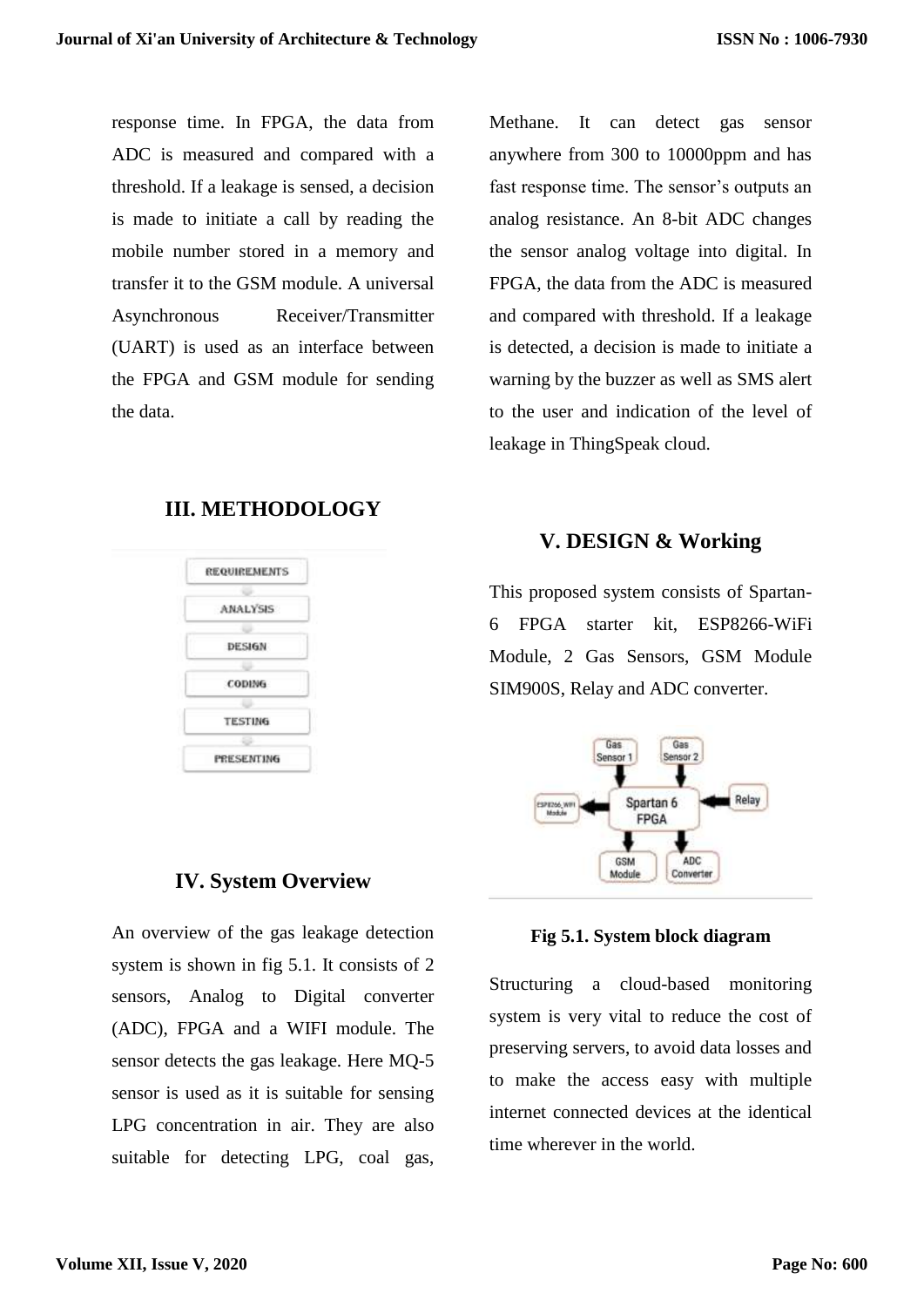Here we can read gas leakage in industries. Also, we can read any information from a sensor and analyse it graphically and transfer it to the ThingSpeak cloud using FPGA and ESP8266 Module.

FPGA KIT fetch a information of various gas sensors like MQ5 sensors and process it and give it to ThingSpeak cloud via ESP8266 Module.

If the gas leakage is sensed more than the Threshold, the warning alarm will be generated by the buzzer and also the GSM modem gets command message, "Gas Leaking" from the microcontroller, it will send the message to the mobile number which is already stored in the microcontroller. This alarms the user that there is gas leakage in the particular area. Alternatively, the main power supply is turned off by the relay and the exhaust fan is turned on to prevent further leakage.



 **Fig 5.2. Overall hardware setup**

# **VI. Hardware Description**

# **6.1Spartan 6 FPGA kit**

The Spartan 6 FPGA Project Board is a digital system development board which features Xilinx Spartan6 FPGA, 4Mb of external non-volatile memory and enough I/O devices and external connectors to interface a variety of digital applications. It consists of several peripherals, power supply and supporting device circuitry systems. Spartan-6 Board provides a basic development platform for the FPGA device by all I/O accessible to the user. The device may be programmed i circuit through the JTAG port from the PC. We meet all the basics specifications standards with this product.



**Fig 6.1. FPGA KIT**

## **6.2ESP8266-WiFi Module**

The ESP8266 WIFI module is a selfsufficient SOC with integrated TCP/IP protocol stack which can give any microcontroller access to your WIFI network. The ESP8266 is capable of either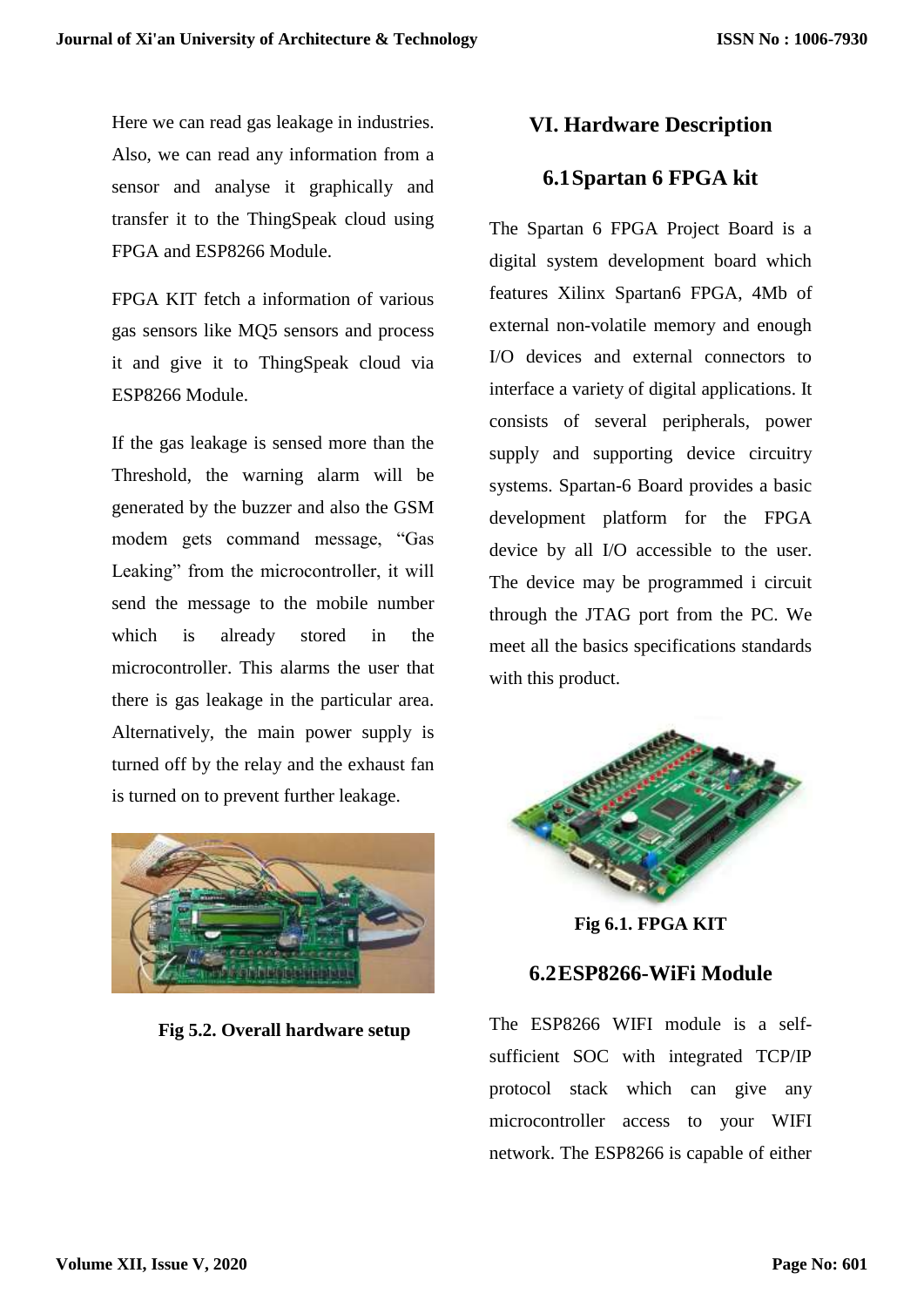hosting an application or offloading all Wi-Fi networking functions from alternative application processor. This module comes with AT commands firmware which allows you to get functionality like Arduino WIFI shield, however we can load different firmware's to make your own application bon the modules memory and processor. It's a very economic module and has huge and growing community support. This module has on board 80Mhz low power 32-bit processor which can be used for custom firmware's. This also means that we can host small webpages without any external controller.



**Fig 6.2. WIFI Module**

#### **6.3MQ5 Gas Sensor**

This the MQ5 gas detection module which is mostly used for investigation gas spilling in the particular area of this sensor module. It is mainly used to judge concentration. It is mostly identifying LPG, Coal, Alcohol etc. It mainly contains

6 pins; 4 pins are used to get signals when spilling happens. The other two pins are not used. The other four pins are digital output, Analog output, VCC and GND. The VCC contain a positive power supply in between  $(2.5 \text{ to } 5.0)$ 

#### Features of Gas sensor

1. High affect ability to LPG, gaseous petrol, Town gas

- 2. Small affect ability to liquor, Smoke
- 3. Fast Reaction
- 4. Stable and long life
- 5. Simple drive circuit.



 **Fig 6.3. MQ5 Gas Sensor**

## **6.4 Analog to Digital Converter**

An analog to digital converter is a system that converts an analog signal, such as a sound picked up by a microphone or light entering a digital camera, into a digital signal. An ADC may also offer an isolated measurement such as an electronic device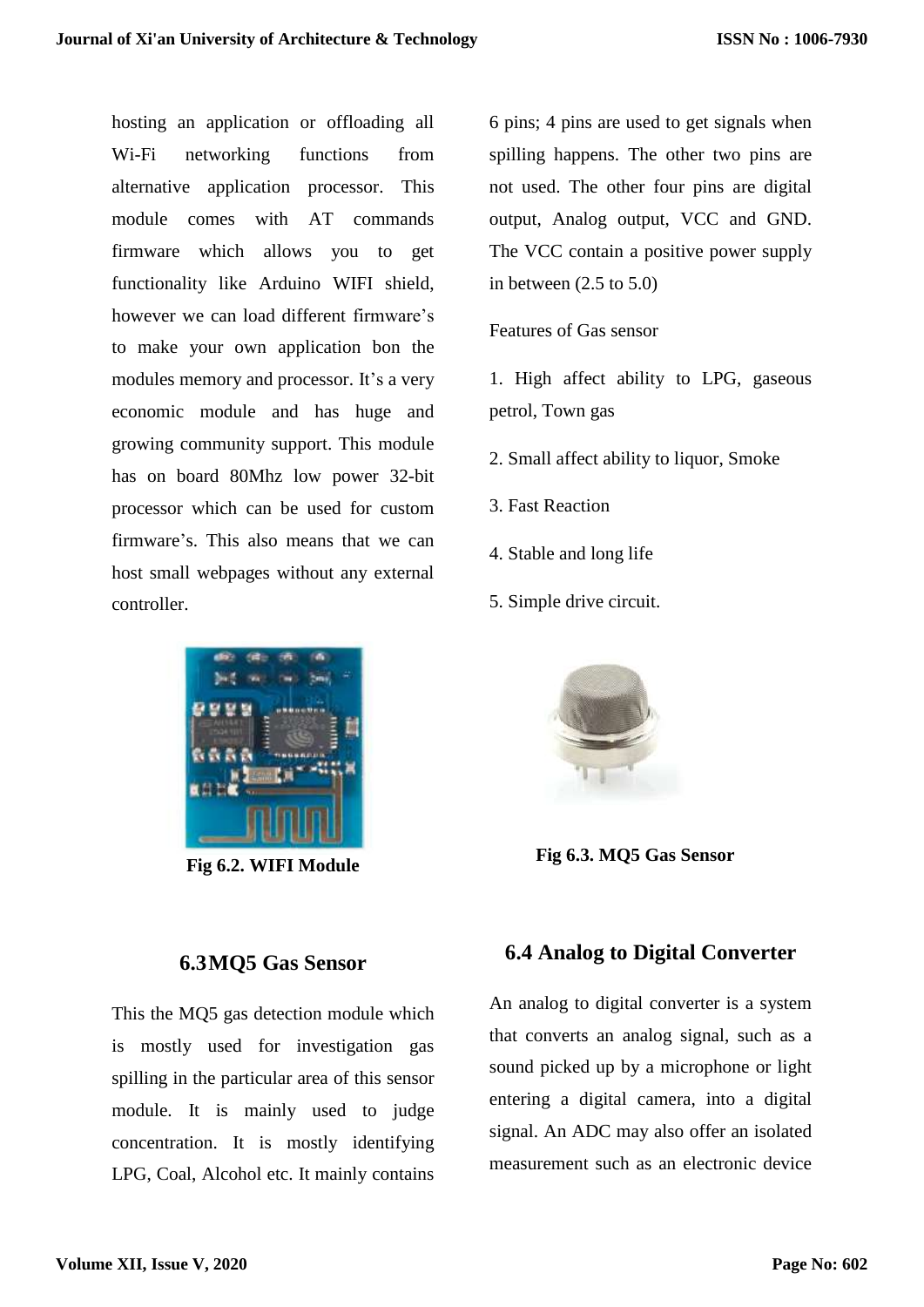that converts an input analog voltage or current to a digital number representing the scale of the voltage or current.

The ADC converts the waveform to a binary value that can be stored in memory, operated upon and displayed on a screen. Almost all modern microcontrollers have a built in ADC, the most common being the Arduino based on the AT Mega 328p with a 10-bit resolution and the TM32 with s 12-bit resolution.



#### **Fig 6.4. ADC Converter**

## **6.5GSM Module SIM900A**

The Global System for Mobile Communication is a standard developed by the European Telecommunications Standard Institute to describe the protocols for second generation digital cellular networks used by the mobile devices such as mobile phones and tablets. A GSM requires a SIM Card to be operated and operates over a network range subscribed by a network range subscribed by the network operator. It can be connected to a computer through serial, USB or Bluetooth connections.



**Fig 6.5 GSM Module SIM900A**

#### **6.6Relay**

Relay are the switches which aim at closing and opening the circuits. When the contact is open (NO), the relay isn't energizing with the open contact. However, if it is closed (NC), the relay isn't energize given the close contact. However, when the energy is supplied, the states are prone to change.



**Fig 6.6 Relay**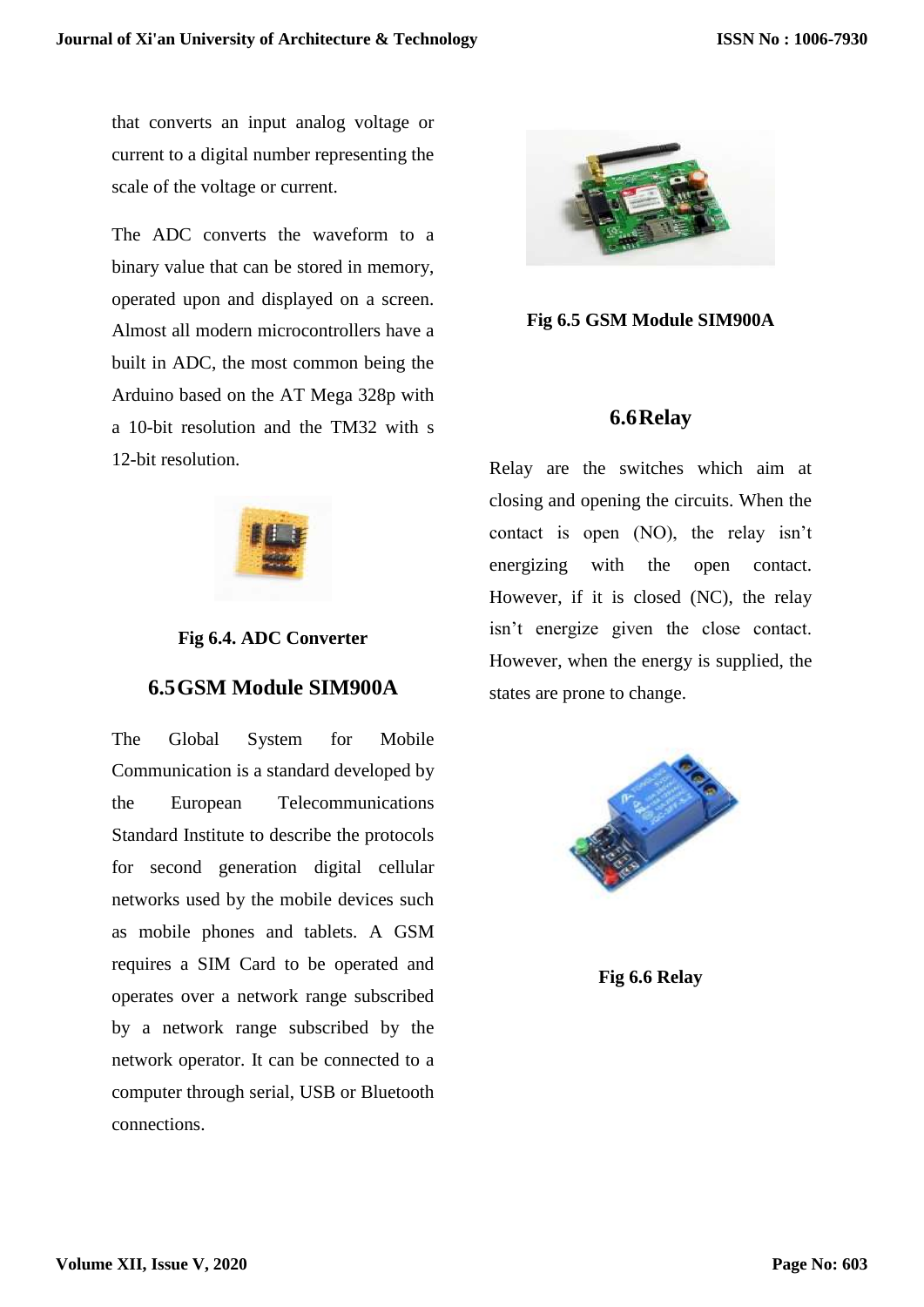#### **VII. Operation of system**

#### 7.1 ThingSpeak Cloud

ThingSpeak is an IoT analytics platform service that allows you to aggregate visualize and analyse live information streams in the cloud. ThingSpeak provides instant visualization of information posted by your devices to ThingSpeak with the ability to execute MATLAB code in ThingSpeak you can perform online analysis and processing of the information as it comes in ThingSpeak is often used for prototyping and proof of concept IoT systems that need analytics.

#### 7.2 VHDL

VHDL (VHSIC-HDL) (Very High-Speed Integrated Circuit Hardware Description Language) is a hardware description language which is used in electronic design automation to describe digital and mixed-signal systems such as field programmable gate arrays and integrated circuits. VHDL can similarly be used as a general-purpose parallel programming language.

A VHDL model is interpreted into the "gate and wires" that are mapped onto a programable logic device such as a CPLD or FPGA, then it is the real hardware being configured, moreover the VHDL code

being "executed" as if on some form of a processor chip.

#### **VIII. Result**

Monitoring and detection system are planned and when a small leakage occurs, the system sensors detects the leakage and the sends the alert message to the user and activates the alarm. On the other hand, the system monitors the amount of leakage occurred.



 **Fig 8.1. Gas Sensor 1 Output**



 **Fig 8.2. Gas Sensor 2 Output**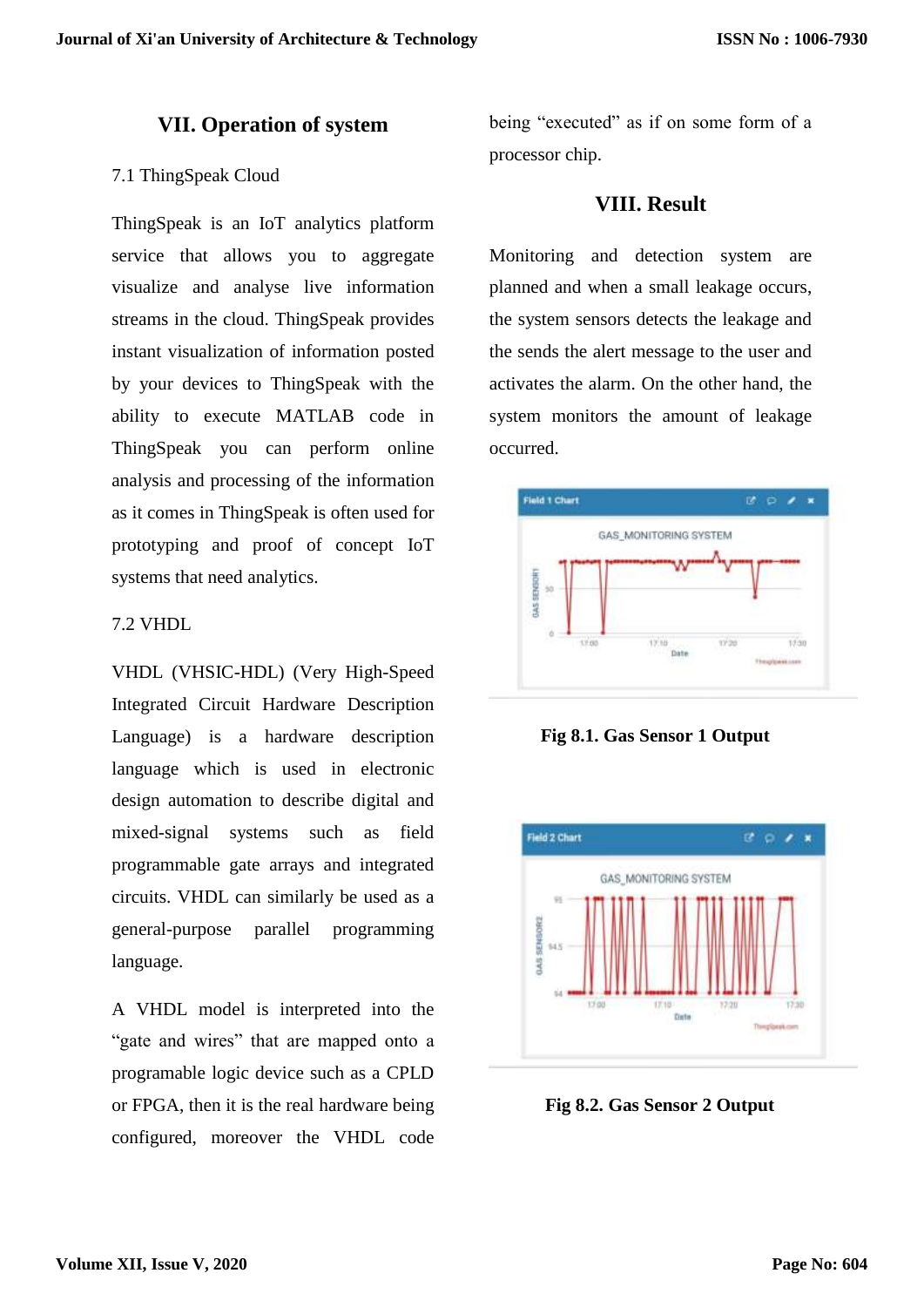

#### **Fig 8.3. SMS Alert from GSM Module**

If the gas leakage is sensed more than the Threshold, the warning alarm will be generated by the buzzer and also the GSM modem gets command message, "Gas Leaking" from the microcontroller, it will send the message to the mobile number which is already stored in the microcontroller. This alarms the user that there is gas leakage in the particular area. Alternatively, the main power supply is turned off by the relay and the exhaust fan is turned on to prevent further leakage.

#### **IX. Conclusion**

In the nutshell, gases are essential in our surrounding due to today's developments. Gases are everywhere. Gases helps human and gases also can harm human if not handle properly.

From this project the hope is very high to make it successful because this innovation can bring benefits to human life. This project enables collection of the data about the gas leakage and analyses it and prevent the leakage occurred.

The estimated source location of gas leakage can be determined by analysing the gas leakage level reading detected on different gas sensor position.

Besides, by merging IoT system, the gas leakage can be easily analysed anywhere in the world.

At the end of this project, the user can easily monitor the safety of the house or industry in case of gas leakage even from far place.

#### **X. References**

# **1. Gas Leakage Detection Based on IOT**

Suma V, Ramya R Shekar, Akshay Kumar A. Dept. of Information Science and Engineering.

# **2. GSM BASED GAS LEAKAGE DETECTION SYSTEM**

Ashish Shrivastava, Ratnesh Prabhaker, Rajeev Kumar and Rahul Verma Associate Professor, Galgotias College of Engineering and Technology, Greater Noida**.**